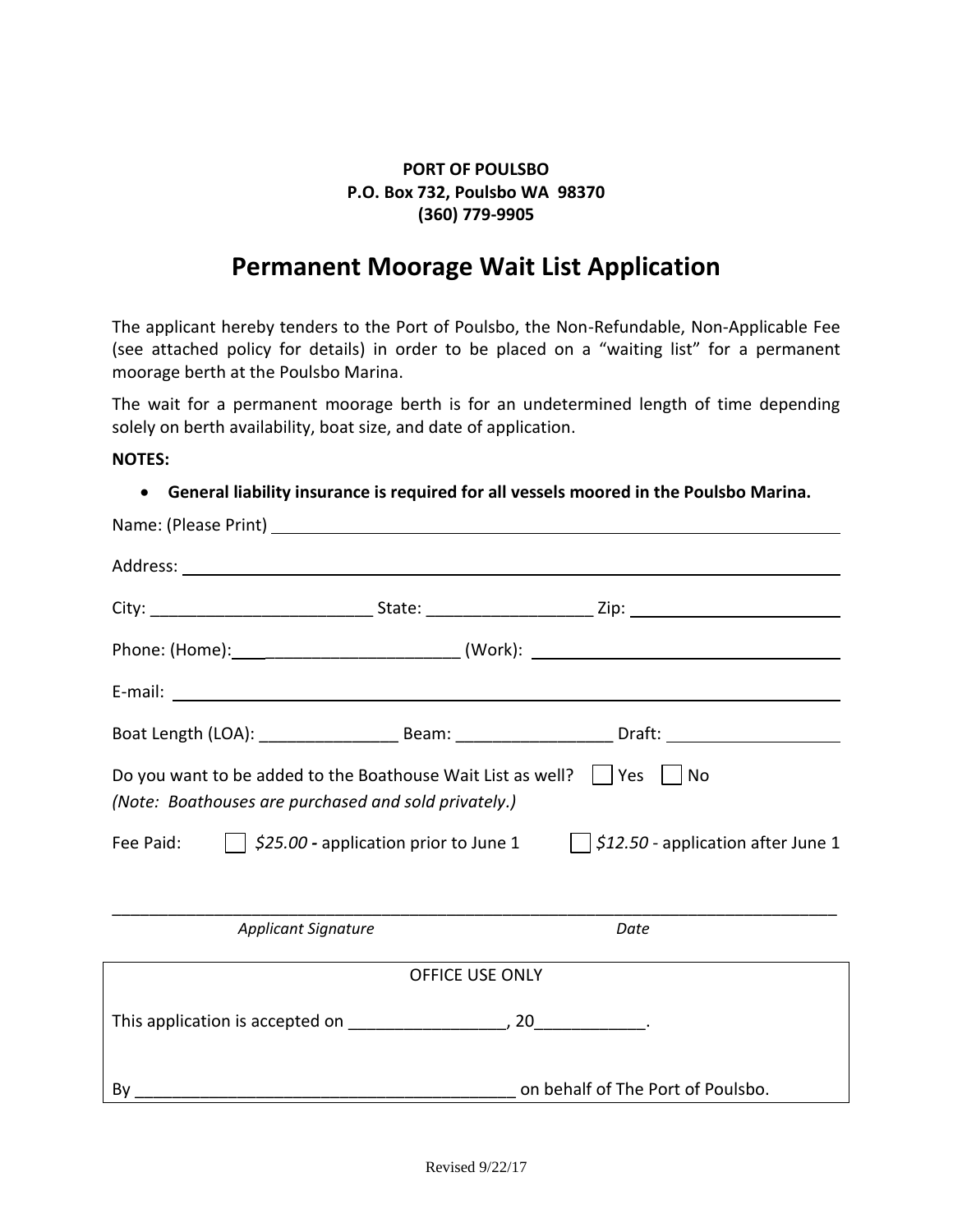## **Slip Wait List Policy**

#### POLICY GUIDELINES

- A. Definitions
	- 1. Commercial Vessel Vessels that, through its design, configuration, use and/or documentation, may produce revenue. Licensees are required to provide proof of commercial activity.
	- 2. Port Resident Anyone living within the Poulsbo Port District boundaries. Applicant must show proof of address (i.e. utility bill, mortgage statement, etc.) and photo I.D.
- B. Priority Status
	- 1. Commercial Vessels shall have top priority for permanent slips on the commercial dock (D-dock) only. This, however, does not preclude them from being on the noncommercial wait list as well.
	- 2. Port District residents shall have priority for non-commercial permanent slips.
- C. Boathouse Wait List
	- 1. There shall be a separate wait list for boathouse spaces.
	- 2. Applicants shall have the option of being added to the *Boathouse Wait List,* in addition to the *Slip Wait List*.
- D. Application Requirements
	- 1. Completed *Wait List Application*
	- 2. Application Fee:
		- 1. \$25.00 *if paid prior to June 1 of each year.*
		- 2. \$12.50 *if paid June 1 or later.*
	- 3. Wait list applications are renewed annually.